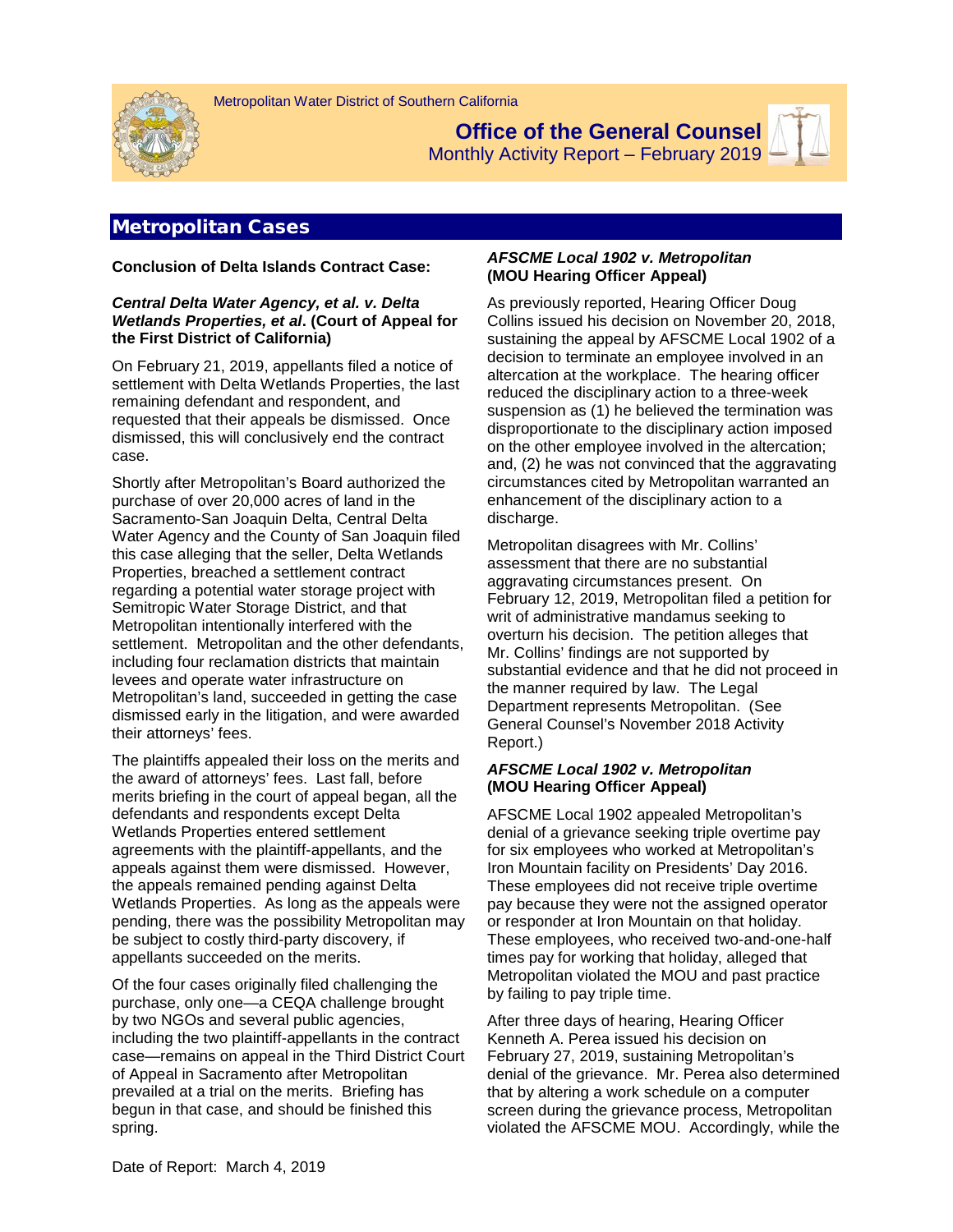## Office of the General Counsel Monthly Activity Report – February 2019

hearing officer determined that no triple pay was owed, he directed Metropolitan on a going forward basis to refrain from engaging in similar conduct

# Matters Impacting Metropolitan

#### **EPA and Army Corps of Engineers Publish New Proposed Definition of "Waters of the United States"**

On February 14, 2019, the U.S. Environmental Protection Agency (EPA) and the U.S. Army Corps of Engineers (Corps) (together, the Agencies) published a proposed revised definition of "Waters of the United States" (WOTUS) that clarifies the scope of the Clean Water Act (proposed 2019 definition). The Agencies last updated the definition of WOTUS in 2015 using Justice Kennedy's "significant nexus" test in *Rapanos v. United States*, 547 U.S. 715 (2006) (2015 definition).

As previously reported, numerous cases were filed challenging the 2015 definition, and litigation is ongoing. Although the Agencies have proposed repealing the 2015 definition, it is still in effect in 22 states (including California). The Agencies published the proposed 2019 definition to implement an Executive Order issued by President Trump on February 28, 2017, directing the Agencies to review and rescind or revise the 2015 definition consistent with Justice Scalia's opinion in *Rapanos*. Justice Scalia limited Clean Water Act jurisdiction to "relatively permanent, standing or flowing bodies of water."

Under the Agencies' proposed 2019 definition, traditional navigable waters, tributaries to those waters, certain ditches, certain lakes and ponds, impoundments of jurisdictional waters, and wetlands that abut or have a direct hydrological surface connection to another WOTUS would be subject to the Clean Water Act. It also details what are not WOTUS, such as features that only contain water during or in response to rainfall (*e.g.*, ephemeral features), groundwater, many ditches, including most roadside or farm ditches, prior converted cropland, wastewater recycling facilities built in upland, stormwater control features, and waste treatment systems.

The main differences between the 2015 definition and the Agencies' proposed 2019 definition are that the significant nexus test is no longer used, ephemeral tributaries will no longer be covered, fewer wetlands will be covered, and other features that do not have a direct hydrologic connection to

during the grievance process. The Legal Department represented Metropolitan in this matter.

another WOTUS will not be covered under any circumstance.

The Agencies held two public hearings on the proposed "Revised Definition of Waters of the United States" on February 27 and 28, 2019. Public comments will be accepted until April 15, 2019. Following the public comment period, the Agencies are required to review the public comments and respond to "significant" comments received. The Agencies may make changes to the proposal based on those comments. Once this process is complete, the Agencies may publish the final rule in the Federal Register. If finalized, the new proposed 2019 definition will replace the 2015 definition. Metropolitan staff is evaluating the new proposed 2019 definition and the potential impacts it might have on Metropolitan.

## **U.S. EPA Releases Nationwide PFAS Action Plan**

PFAS are a group of man-made chemicals that have been used since the 1940s in various consumer products and industrial processes, including firefighting foams, food packaging, nonstick products (such as Teflon), and stain and water-repellant fabrics. PFAS are very persistent in the environment and the human body, and there is evidence that exposure to PFAS can lead to adverse human health effects.

In November 2017, PFOA and PFOS were added to California's Proposition 65 list of chemicals that have evidence of reproductive toxicity. Although PFOA and PFOS are no longer manufactured in the United States, they are still produced internationally and can be imported into the United States in consumer goods such as carpet, apparel, paper and packaging, coatings, rubber, and plastics.

On February 14, 2019, the U.S. Environmental Protection Agency (EPA) issued its first-ever nationwide Per- and Polyfluoroalkyl Substances (PFAS) Action Plan. The Action Plan is the result of EPA discussions with experts.

In May 2018, EPA held a two-day National Leadership Summit on PFAS that brought together more than 200 federal, state, and local leaders from across the country to discuss steps to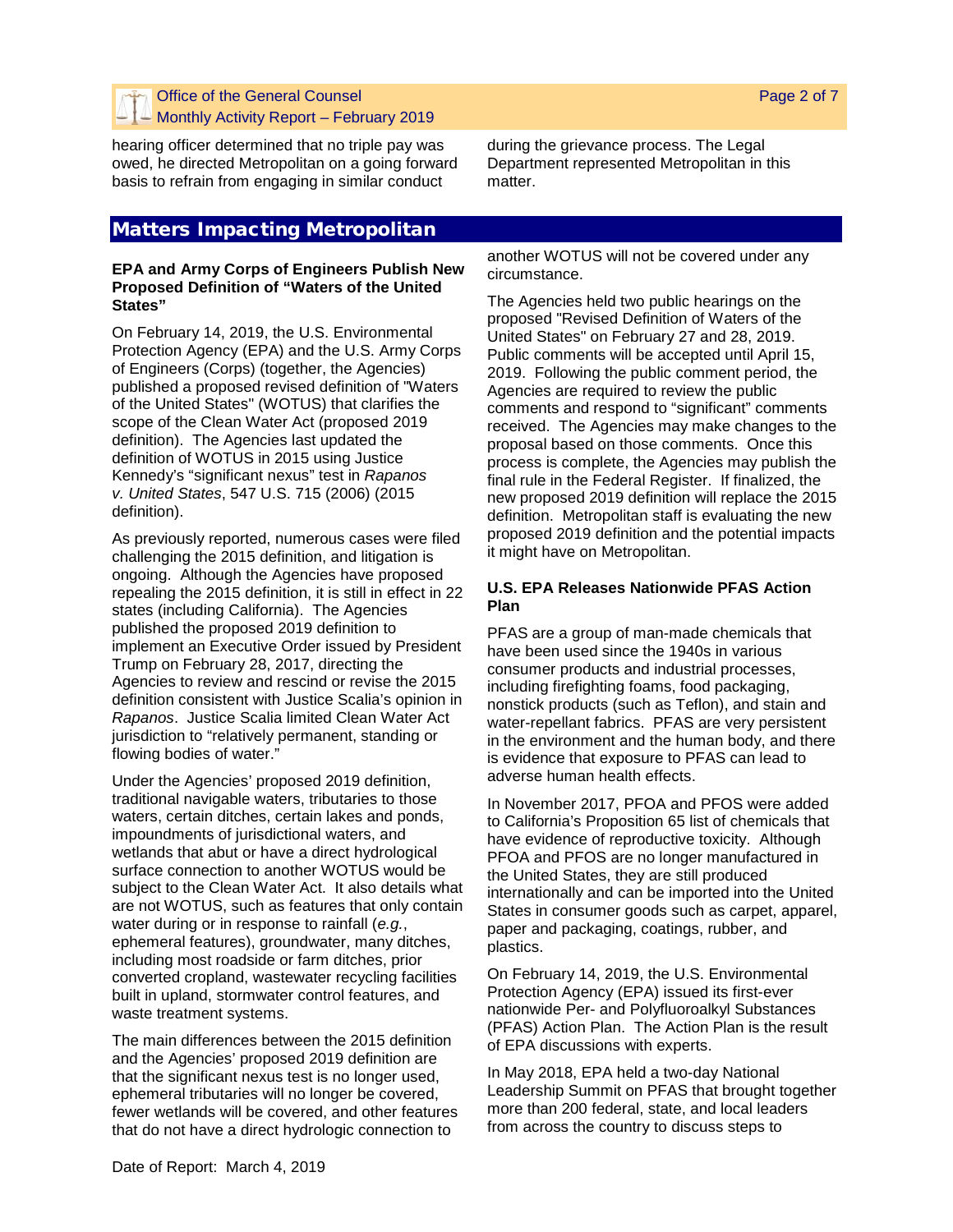## Office of the General Counsel  $\triangle$  Monthly Activity Report – February 2019

address PFAS. EPA then hosted a series of visits in the summer of 2018 in communities impacted by PFAS. The Action Plan was developed based on feedback from these events, as well as information received from approximately 120,000 public comments. The Action Plan describes both shortterm and long-term actions that EPA is taking to address PFAS. For example, this year EPA will propose maximum contaminant levels (MCLs) under the Safe Drinking Water Act for perfluorooctanoic acid (PFOA) and perfluorooctane sulfonate (PFOS), two of the most well-known and prevalent PFAS chemicals. Also in 2019, EPA will develop new analytical methods so that more PFAS chemicals can be detected in drinking water, soil, and groundwater.

EPA has begun the regulatory process for listing PFOA and PFOS as hazardous substances and expects to issue this year interim groundwater cleanup recommendations for sites contaminated with PFOA and PFOS. Among EPA's long-term actions are to propose including PFAS in nationwide drinking water monitoring under the next Unregulated Contaminant Monitoring Rule (UCMR) program, and to consider listing PFAS chemicals in the Toxics Release Inventory to help identify where they are being released.

Metropolitan staff will monitor EPA's implementation of its PFAS Action Plan.

## Cases to Watch

#### **U.S. Supreme Court Grants Review of Conduit Theory Under The Clean Water Act**

On February 19, 2019, the U.S. Supreme Court granted review in *County of Maui* v. *Hawaii Wildlife Fund.* The question at issue is whether the Clean Water Act (CWA) covers discharges of pollutants that reach surface waters through groundwater. In February last year, the Ninth Circuit affirmed a federal district court's ruling that the County violated the CWA by injecting wastewater, without a permit, into wells where it traveled through groundwater into the Pacific Ocean. The CWA requires National Pollutant Discharge Elimination System (NPDES) permits for discharges of pollutants to navigable waters (defined as "Waters of the United States" (WOTUS)) from any point source. Relying on the conduit theory, the Ninth Circuit found that the groundwater served as a conduit for the wastewater to get from the injection wells, a point source, to the Pacific Ocean, a navigable water. The County argues that the court's decision incorrectly expands the scope of NPDES permitting requirements.

Other federal Circuit courts have also considered this issue. In April 2018, the Fourth Circuit in *Upstate Forever v. Kinder Morgan Energy Partners, L.P*. relied on *County of Maui* to find that a discharge of pollutants which travels through groundwater and reaches navigable waters through a direct hydrological connection requires an NPDES permit. However, in a split from the Ninth and Fourth Circuits, the Sixth Circuit ruled in two cases in September 2018 that the CWA does not extend liability to pollution that reaches surface waters via groundwater. In *Kentucky Waterways Alliance v. Kentucky Utilities Co.* and *Tennessee Clean Water Network v. Tennessee Valley Authority*, the Sixth Circuit rejected the conduit theory: "for a point source to discharge *into* navigable waters, it must dump *directly* into those navigable waters – the phrase "into" leaves no room for intermediary mediums to carry the pollutants."

Kinder Morgan has asked the U.S. Supreme Court to review the Fourth Circuit's decision in *Upstate Forever*, but the justices have not yet indicated whether they will grant review. Also, although a split Sixth Circuit in January 2019 denied a petition to review its prior decision in *Tennessee Valley Authority*, no petition for review of this case has been filed with the U.S. Supreme Court.

Metropolitan staff will continue to monitor these cases. (See General Counsel's January 2019 Activity Report.)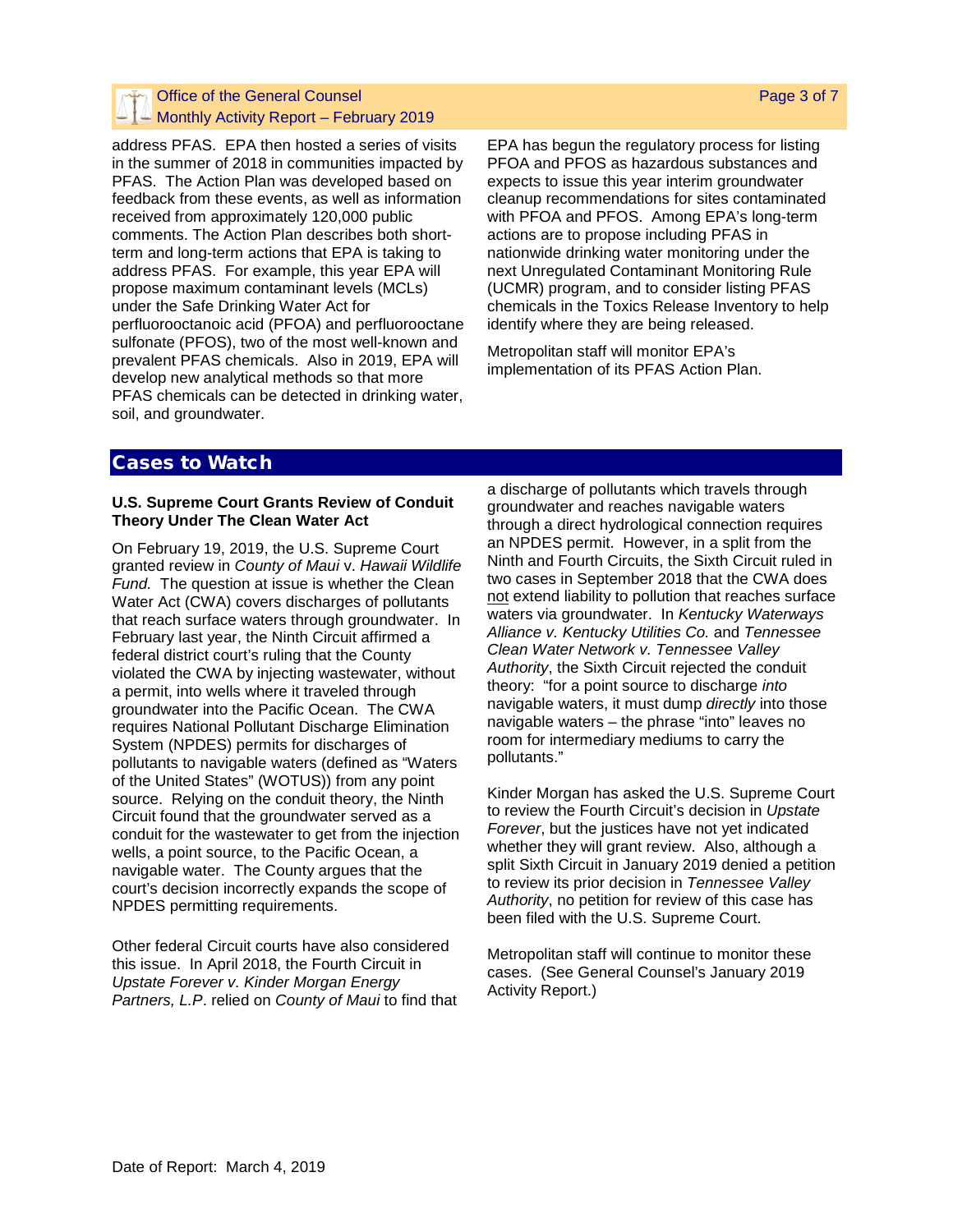**Office of the General Counsel**  $\Box$  Monthly Activity Report – February 2019

# Matters Received by the Legal Department

| Category                                       | Received       | Description                                                                                                                                                                                                                                                                                                                                                                                                                                                                                                                                                                                                                                                                                                                                                                                         |                                                                                                                                                           |
|------------------------------------------------|----------------|-----------------------------------------------------------------------------------------------------------------------------------------------------------------------------------------------------------------------------------------------------------------------------------------------------------------------------------------------------------------------------------------------------------------------------------------------------------------------------------------------------------------------------------------------------------------------------------------------------------------------------------------------------------------------------------------------------------------------------------------------------------------------------------------------------|-----------------------------------------------------------------------------------------------------------------------------------------------------------|
| Action in which MWD is<br>a party              | $\overline{2}$ | Complaint for (1) Breach of Written Agreement, (2) Breach of the<br>Implied Covenant of Good Faith and Fair Dealing, (3) Violation of<br>California Labor Code §§ 227.3 and 2810.3, filed in Los Angeles<br>County Superior Court, in the case DMS Facility Services, LLC<br>v. MWD, Case No. 19STCV04653, in which DMS, a former vendor<br>that provided MWD with engineers and other personnel, alleges that<br>MWD failed to pay outstanding balances on invoices for salaries<br>and leave time for DMS employees who worked at MWD<br>Complaint for Damages filed in Riverside County Superior Court, in<br>the case Bruce Puckett v. MWD, et al., Case No. MCC1801473,<br>alleging injuries to Plaintiff while working at the attenuator dock<br>located in the marina at Diamond Valley Lake |                                                                                                                                                           |
| Government Code<br>Claims                      | $\mathbf{1}$   | Claim for damages to residence located in Yorba Linda, near<br>MWD's Lower Feeder Pipeline and/or Olinda Pressure Control<br><b>Structure</b>                                                                                                                                                                                                                                                                                                                                                                                                                                                                                                                                                                                                                                                       |                                                                                                                                                           |
| Requests Pursuant to<br>the Public Records Act | 15             | Requestor                                                                                                                                                                                                                                                                                                                                                                                                                                                                                                                                                                                                                                                                                                                                                                                           | Documents Requested                                                                                                                                       |
|                                                |                | <b>Center for Contract Compliance</b>                                                                                                                                                                                                                                                                                                                                                                                                                                                                                                                                                                                                                                                                                                                                                               | Contract information relating to<br>the CRA Pumping Plants 6.9 kV<br>Power Cable Replacement at<br>various locations at Parker Dam                        |
|                                                |                | City of San Diego                                                                                                                                                                                                                                                                                                                                                                                                                                                                                                                                                                                                                                                                                                                                                                                   | Positions/classifications that are<br>authorized to perform<br>cryptosporidium analysis in<br>MWD's water quality lab                                     |
|                                                |                | Daily Breeze                                                                                                                                                                                                                                                                                                                                                                                                                                                                                                                                                                                                                                                                                                                                                                                        | Cost of January 8 reception<br>relating to Installation of<br>Chairwoman                                                                                  |
|                                                |                | <b>Dudek</b>                                                                                                                                                                                                                                                                                                                                                                                                                                                                                                                                                                                                                                                                                                                                                                                        | Location of MWD utilities in the<br>project area for March Air<br>Reserve Base Gilley Street,<br>Adams Avenue, Dekay Avenue<br>Water Pipeline Replacement |
|                                                |                | <b>Equities National Associates</b>                                                                                                                                                                                                                                                                                                                                                                                                                                                                                                                                                                                                                                                                                                                                                                 | List of unclaimed or outstanding<br>checks and unclaimed bonds                                                                                            |
|                                                |                | Fyfe Company                                                                                                                                                                                                                                                                                                                                                                                                                                                                                                                                                                                                                                                                                                                                                                                        | <b>Bid information for Second</b><br>Lower Feeder Pre-Stressed<br><b>Cylinder Pipe Rehabilitation</b><br>Project                                          |
|                                                |                | <b>Garden Studio</b>                                                                                                                                                                                                                                                                                                                                                                                                                                                                                                                                                                                                                                                                                                                                                                                | Substructure information near<br>property in Newport Beach                                                                                                |
|                                                |                | <b>Integrated Marketing Systems</b>                                                                                                                                                                                                                                                                                                                                                                                                                                                                                                                                                                                                                                                                                                                                                                 | Contract information relating to<br>Inspector of Record,<br>Geotechnical Soils Inspections,<br>and Mineral Testing                                        |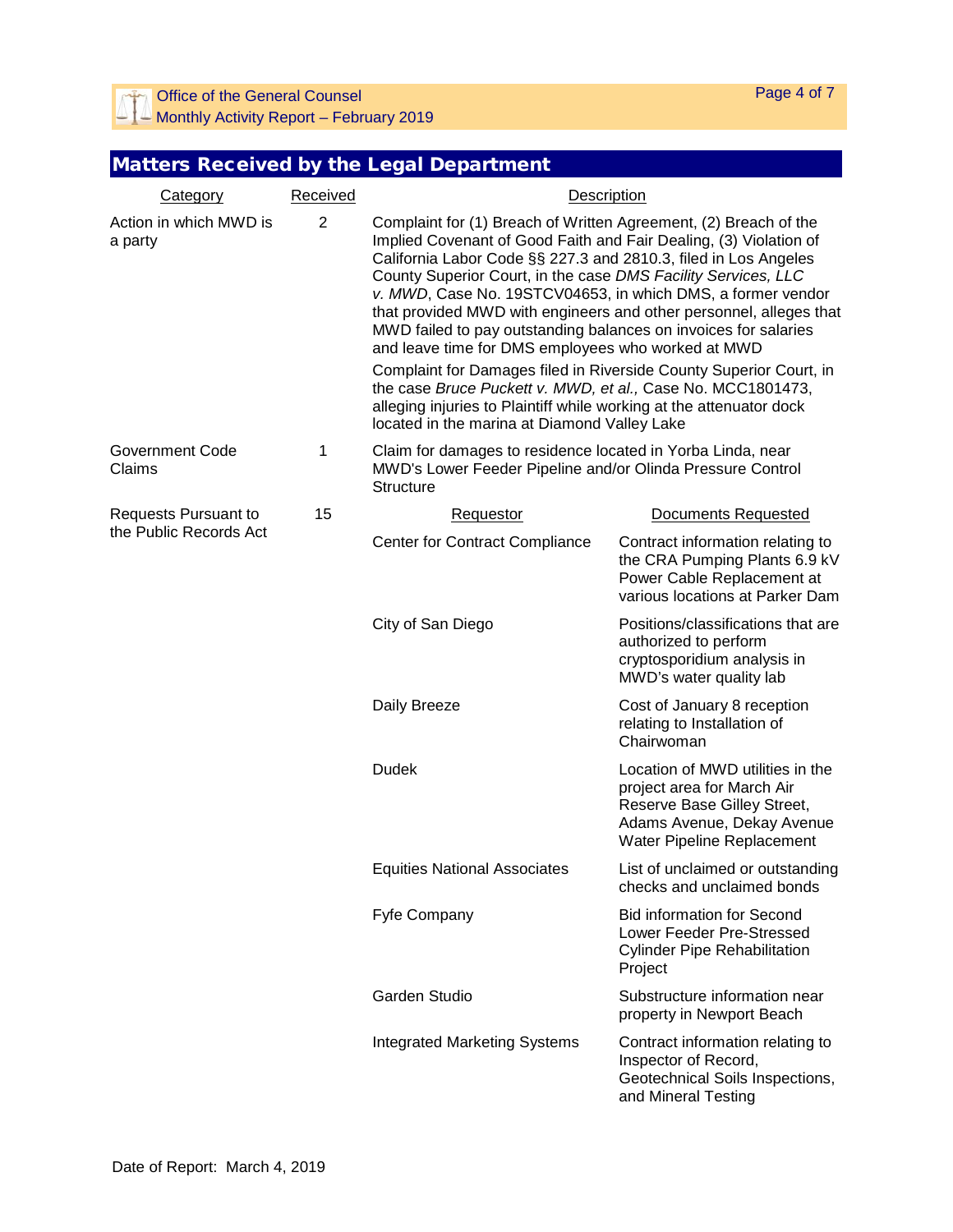Office of the General Counsel  $\Box$  Monthly Activity Report – February 2019

Category Received **Received** Description

Page 5 of 7

| oulogoi y                                                   | . | י ישיי ישטש                                                                  |                                                                                                                                         |
|-------------------------------------------------------------|---|------------------------------------------------------------------------------|-----------------------------------------------------------------------------------------------------------------------------------------|
|                                                             |   | Requestor                                                                    | <b>Documents Requested</b>                                                                                                              |
| Requests Pursuant to<br>the Public Records Act<br>(cont'd.) |   | <b>Private Citizen</b>                                                       | Drawings and photographs for<br>the original construction of the<br>Railroad Canyon Reservoir built<br>in 1927/1928                     |
|                                                             |   | Procopio                                                                     | Documents relating to the Hinds<br>and Eagle Mountain Pumping<br><b>Plants Wastewater Treatment</b><br>Project                          |
|                                                             |   | Rancho California Water District                                             | MWD capitalization policy                                                                                                               |
|                                                             |   | <b>SmartProcure</b>                                                          | Purchase order data for the<br>period November 7, 2018 to<br>February 27, 2019                                                          |
|                                                             |   | Southern California Brick, Tile,<br>Marble & Terazzo Compliance<br>Committee | Contract documents relating to<br><b>Greg Avenue Pressure Control</b><br><b>Structure Pump Modification</b><br>and New Control Building |
|                                                             |   | Strategic Insight                                                            | Schedule of investment portfolio<br>and list of service providers for<br>MWD's 401(k) Savings Plan<br>and Deferred Compensation<br>Plan |
|                                                             |   | <b>TAIT &amp; Associates</b>                                                 | Facilities information near street<br>resurfacing project in the City of<br><b>Bellflower</b>                                           |
| <b>Other Matters</b>                                        | 1 | Wage garnishment                                                             |                                                                                                                                         |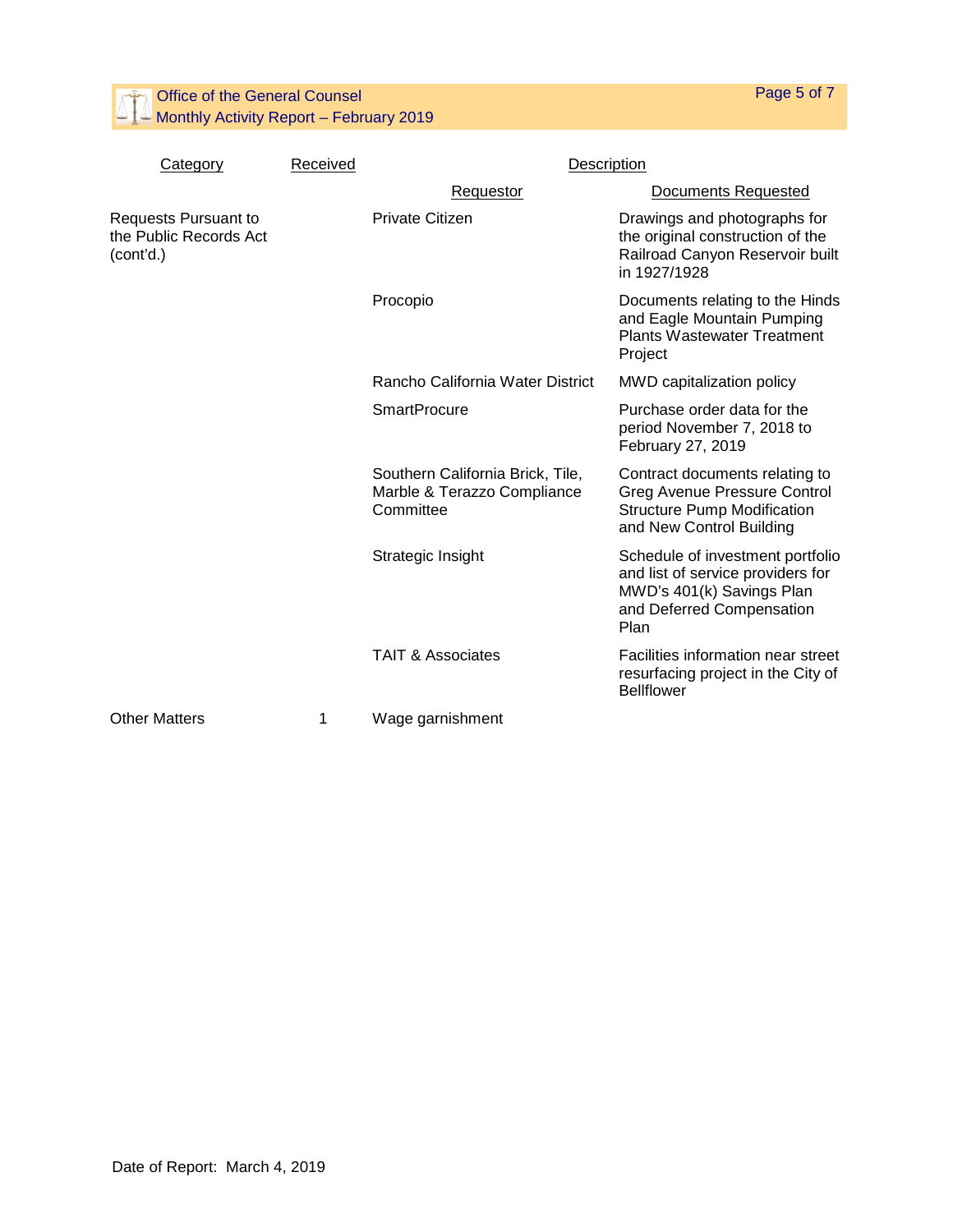| <b>California WaterFix Litigation</b>                                                                                                                                 |                                                                                                                                                                                                                                                                                                                                                                                                                     |  |  |  |
|-----------------------------------------------------------------------------------------------------------------------------------------------------------------------|---------------------------------------------------------------------------------------------------------------------------------------------------------------------------------------------------------------------------------------------------------------------------------------------------------------------------------------------------------------------------------------------------------------------|--|--|--|
| <b>Subject</b>                                                                                                                                                        | <b>Status</b>                                                                                                                                                                                                                                                                                                                                                                                                       |  |  |  |
| <b>CDWR Environmental Impact Cases</b><br><b>Sacramento Superior Ct. Case No. JCCP 4942</b><br>(20 Coordinated Cases - 1 Validation; 17 CEQA; 2 CESA) (Judge Culhane) |                                                                                                                                                                                                                                                                                                                                                                                                                     |  |  |  |
| <b>Validation Action</b><br><b>DWR v. All Persons Interested</b>                                                                                                      | DWR's motion to dismiss Clarksburg Fire Protection<br>$\bullet$<br>District's jurisdictional defenses granted without leave to<br>amend<br>Motions to augment the administrative record scheduled for<br>$\bullet$<br>hearing on June 5, 2019<br>Opponents requested a 60-day stay in light of Governor<br>$\bullet$<br>Newsome's state of the state address remarks; DWR and<br>supporting water agencies objected |  |  |  |
| <b>CEQA</b><br>17 cases                                                                                                                                               | DWR agreed to a partial stay for 60 days, but asked to<br>$\bullet$<br>complete the court-ordered meet-and-confer process on<br>contents of administrative record<br>Answers/Motions to Dismiss due 30 days after<br>$\bullet$<br>administrative record is lodged                                                                                                                                                   |  |  |  |
| <b>CESA/Incidental Take Permit</b><br>2 cases                                                                                                                         | DFW is not opposed to a 60-day stay, but plans to complete<br>$\bullet$<br>the administrative record, which is estimated at 430,000<br>pages<br>Answers/Motions to Dismiss due 30 days after<br>$\bullet$<br>administrative record is lodged                                                                                                                                                                        |  |  |  |
| <b>ESA/BiOps</b><br>2 Cases Eastern District of<br>California (Judge O'Neill)                                                                                         |                                                                                                                                                                                                                                                                                                                                                                                                                     |  |  |  |
| Golden Gate Salmon Ass'n v.<br>Ross (NMFS)                                                                                                                            | Merits of cross-motions for summary judgment fully briefed.<br>$\bullet$<br>DWR filed an unopposed motion for a 90-day stay in light of<br>$\bullet$<br>Governor Newsome's state of the state remarks                                                                                                                                                                                                               |  |  |  |
| Bay.org v. Zinke (USFWS)                                                                                                                                              | Plaintiffs filed motion for summary judgment on January 15,<br>2019; Defendants' opposition/cross-motion for summary<br>judgment due March 26, 2019; Plaintiffs' opposition and<br>reply due April 23, 2019; Defendants' replies due: May 14,<br>2019<br>DWR filed a motion for a 90-day stay on expedited time<br>frame, which plaintiffs intend to oppose; briefing completed<br>March 8, 2019                    |  |  |  |
| <b>Breach of Contract</b><br>City of Antioch v. DWR<br><b>Sacramento County Superior Ct.</b><br>(Judge De Alba)                                                       | Discovery temporarily stayed<br>Settlement conference set for September 12, 2019<br>$\bullet$<br>Trial set for October 21, 2019                                                                                                                                                                                                                                                                                     |  |  |  |